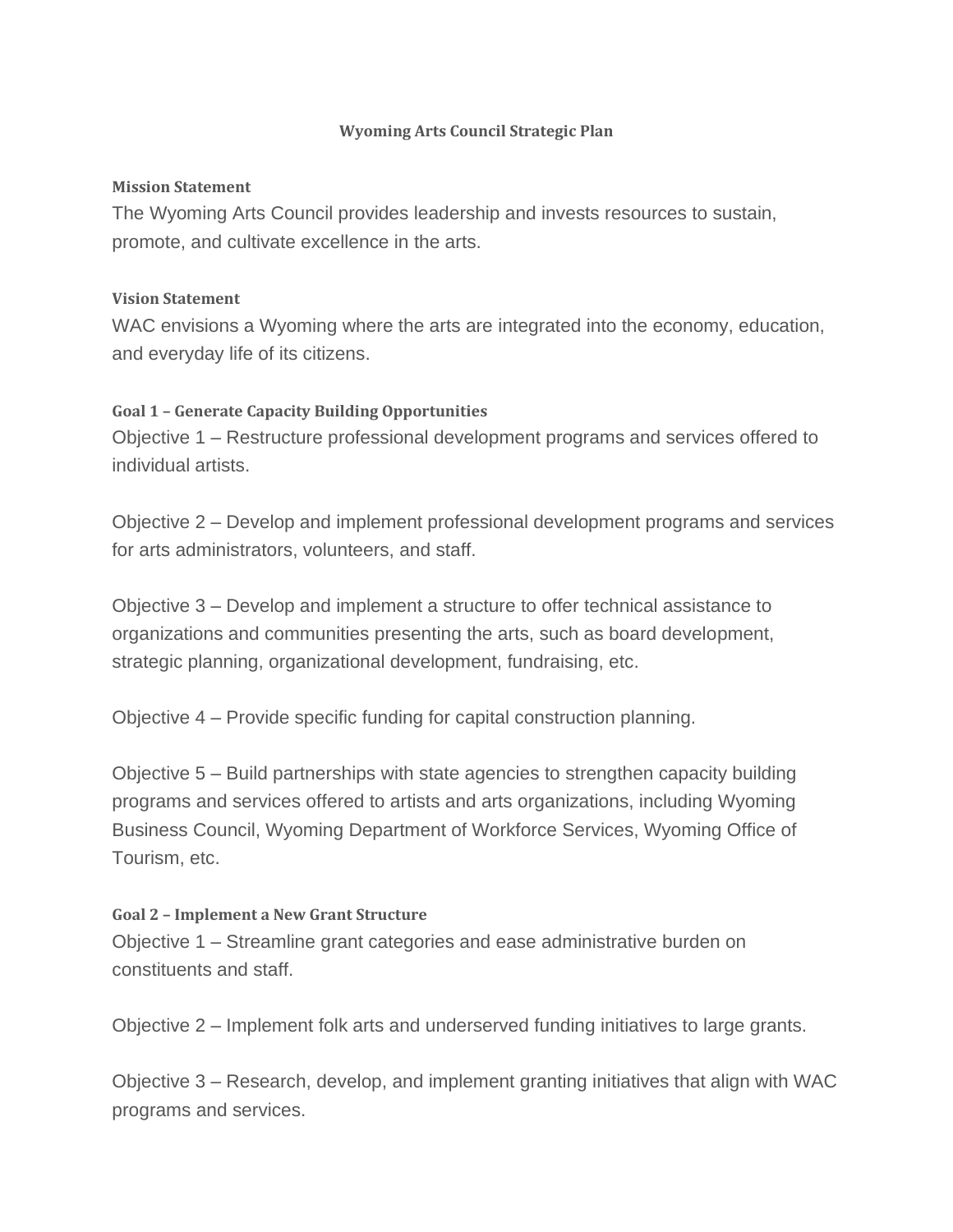Objective 4 – Streamline constituent experience.

## **Goal 3 – Implement Health and Wellness Initiatives through the Arts**

Objective 1 – Develop and implement arts programs and services for mental and physical health and wellness.

Objective 2 – Develop partnerships with businesses/corporations, non-profits, and government entities to provide arts programs and services for mental and physical health and wellness.

Objective 3 – Identify areas of focus (aging communities, veterans/PTSD, mentally disabled, Alzheimer's/dementia, etc.).

**Goal 4 – Increase Outreach to Geographically Rural and Underserved Communities** Objective 1 – Develop and implement a pilot program for large arts organizations to present programs in rural and underserved communities.

Objective 2 – Target underserved rural communities with small, streamlined, grant funding to present programs and services in the arts.

#### **Goal 5 – Strengthen Arts Education**

Objective 1 – Develop and implement a strategy for STEM to STEAM initiatives.

Objective 2 – Working in collaboration with the Wyoming Department of Education, create a statewide, preK-16 /community partners arts education taskforce that will direct research and policy for arts education.

Objective 3 – Develop and implement an arts integration pilot program in both primary and secondary schools in targeted school districts.

# **Goal 6 – Grow and Support Independent Music**

Objective 1 – Develop and implement programs and services to strengthen independent musicians.

Objective 2 – Develop and implement programs and services to strengthen the ability of venues to present independent music.